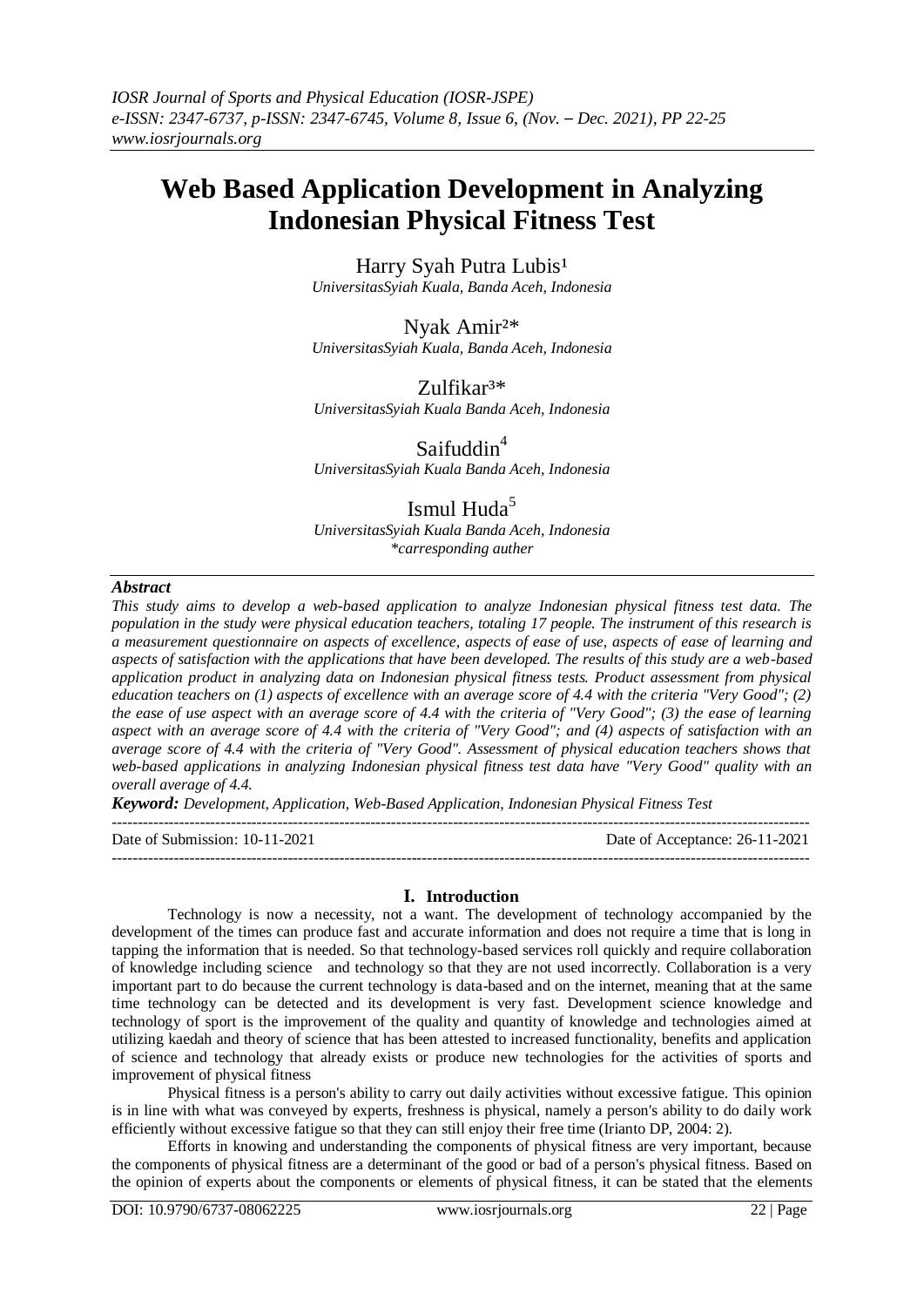contained in the scope of physical fitness include muscle strength, muscle endurance, power, speed, flexibility, agility and cardiorespiratory endurance.

Basically, a person's level of physical fitness is in accordance with the type and intensity of the activity that the person is doing. For this reason, it is necessary to know the level of physical fitness because physical fitness is closely related to body functions in adjusting abilities to the activities carried out.

Based on several tests to measure physical fitness levels that are often used in Indonesia, physical fitness tests are the most frequently used by physical education teachers in determining the level of physical fitness of their students at school. However, in the process of analyzing the physical fitness level data produced, the process is still done manually, so it takes a long time to process the results of the physical fitness test. In the use of technology development, several researchers from various sciences have developed tools to analyze physical fitness test results. The presence of android or web-based applications in the use of technological advances is very much needed by sports practitioners and also physical education teachers in the field.

Many studies have been carried out to make it easier for exercise practitioners and physical education teachers to conduct fitness tests, one of which is making an Android-based application for assessing fitness tests. However, some applications have advantages and disadvantages ranging from installation that requires Android with the latest version, an unattractive appearance, complicated menu choices, so that in the process of analyzin test data to the application, it is necessary to look at the physical fitness test manual or the norm menu that has been provided.Applicationn so that it is not effective and efficient.

Based on the above background, the problem that is often experienced by practitioners and physical education teachers in measuring the level of physical fitness is that it takes a long time to analyze the data generated from a physical fitness test that is carried out, therefore researchers are interested in developing webbased applications. To analyze Indonesian physical fitness test data.

## **A. Development Research**

The definition of development research is defined as a systematic analysis of the design, development and evaluation, learning processes and products that must meet the criteria of effectiveness, validity, and practicality. Research and development (R&D) is a basic research activity to obtain information on user needs (needs assessment), followed by development activities to produce products and assess the effectiveness of these products (Sugiyono 2009: 297).

Development research consists of two words, namely reasearch and development. The first activity is conducting research and literature studies to produce a specific product design, and the second activity is development, namely testing the effectiveness, validation of the design that has been made, so that it becomes a tested product and can be utilized by the wider community. Mulyatiningsih (2012: 161) explains that "research and development aims to produce new products through the development process".

#### **B. Definition of Application**

According to Jogiyanto (1999:12), the application is the use in a computer, instructions (instructions) or statements (statements) are arranged in such a way that the computer can process input into output.

According to Kadir (2008: 3) An application program is a ready -made program or program designed to perform a function for another user or application. Application is also defined as the use or application of a concept that is the subject of discussion or as a computer program made to assist humans in performing certain tasks.

#### **C. Web Based Application**

The web is one of the fastest growing internet resources. The distribution of web information is carried out through a hyperlink approach, which allows a text, image, or other object to be a reference for opening other pages. Through this approach, one can obtain information by moving from one page to another (Kadir, 2006).

Web-based application is an application that can be accessed via the internet or intranet, and at this time it turns out to be more and more widely used. Many of the growing companies are using web-based applications to plan their resources and to manage their companies.

#### **D. Indonesian Physical Fitness Test**

A test is a procedure or tool used in a series of assessments and measurements. Physical fitness test is a test used to determine a person's level of physical fitness.

The Ministry of National Education (2010: 1) asserts that "The Indonesian Physical Fitness Test (TKJI) is a measuring tool that contains a series of tests consisting of five test items. These five test items are a unit that must be carried out as a whole, to assess a person's level of physical fitness.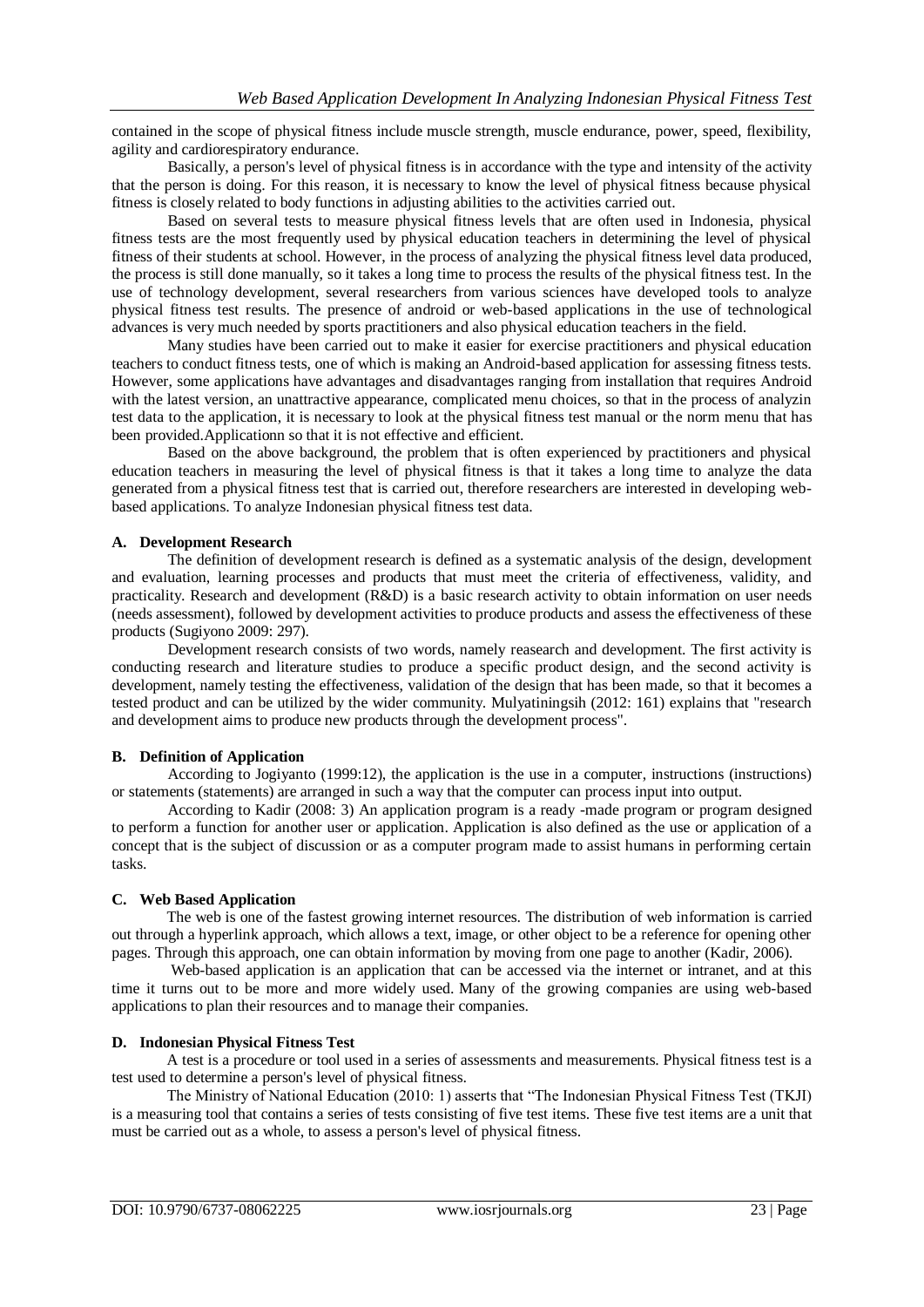# **II. Research Method**

This research uses research and development research with quantitative approach method. According to Sugiyono (2017: 297) research and development is a research method that is carried out intentionally and systematically with the aim of producing certain products and testing the effectiveness of these products . In line with this opinion, Sukmadinata (2008: 190) reveals that Research and Development is a research approach to produce new products or improve existing products.

The sampling technique used is non-probability sampling. According to Sugiyono (2017: 82). The trial sample was selected using a purposive sampling method, which is a type of non-probability sampling technique in which sampling is based on the criteria formulated in advance by the researcher. The population in the study were physical education teachers, totaling 17 people.

The instrument of this research is a measurement questionnaire on aspects of excellence, aspects of ease of use, aspects of ease of learning and aspects of satisfaction with the applications that have been developed. The data was obtained based on a questionnaire filled out via a google form. Adopt this research using a Likert scale with alternative answers: very good, good, enough, less and very less. In order to obtain quantitative data, the alternative answers are given a score, namely very good = 5, good = 4, sufficient = 3, less  $= 2$ , very poor  $= 1$ . The steps in data analysis include:

- 1. Collecting rough data<br>2. Scoring
- Scoring,
- 3. The score obtained is then converted into a value with a scale of 5.

| Table 1. Product Assessment Criteria |  |  |  |  |  |
|--------------------------------------|--|--|--|--|--|
|--------------------------------------|--|--|--|--|--|

|                      | 1 acie 1:11 caust i Issocsitivite Checkin |             |
|----------------------|-------------------------------------------|-------------|
| Score                | Score                                     | Category    |
| X > 4,21             |                                           | Very good   |
| $3,40 < X \leq 4,21$ |                                           | Well        |
| $2,60 < X \leq 3,40$ |                                           | Pretty good |
| $1,79 < X \le 2,60$  |                                           | Not enough  |
| X < 1.79             |                                           | Very less   |

(Source: Suharyanto, 2007:52)

The research was conducted in July 2021 by sending an application link and also a google form link used to fill out the questionnaire.

## **III.Result**

Based on the development research steps carried out, the final product in the form of a web-based application is effectively used as a tool to analyze data on physical fitness test results that can be used by physical education teachers. The product produced in this research is a web-based application that can be accessed via the http://tkjiweb.rf.gd/ page. This product assessment is carried out with an assessment of 4 aspects.

The results obtained consist of 4 aspects, namely: (1) aspects of excellence, (2) aspects of ease of use, (3) aspects of ease of learning and (4) aspects of satisfaction. To simplify the data processing process, the data is tabulated into variables  $(X_1)$  aspects of excellence,  $(X_2)$  aspects of ease of use,  $(X_3)$  aspects of ease of learning and  $(X_4)$  aspects of satisfaction. Following are the results of the assessment tabulation:

Table 3. Assessment Results

| No             | <b>Name</b>                  | $\mathbf{X}_1$ | $\mathbf{X}_2$ | $\mathbf{X}_3$ | $X_4$ |
|----------------|------------------------------|----------------|----------------|----------------|-------|
|                | Afriwal Rahman, S.Pd.        | 4.0            | 3.6            | 4.0            | 4.0   |
| 2              | AraikoRahmat, S.Pd.          | 4.0            | 4.0            | 4.0            | 4.0   |
| 3              | AriefHidayat, S.Pd.          | 4.8            | 4.1            | 4.8            | 4.3   |
| $\overline{4}$ | DzakiFuady, S.Pd.            | 4.0            | 4.0            | 4.0            | 3.9   |
| 5              | FahmiRiawan, S.Pd            | 4.9            | 4.8            | 5.0            | 5.0   |
| 6              | Firdaus, S.Pd.               | 4.0            | 3.5            | 4.0            | 4.0   |
| $\tau$         | HarisSatria, S.Pd.           | 5.0            | 4.8            | 5.0            | 4.4   |
| 8              | Khairunsyah, S.Pd.           | 4.1            | 4.0            | 3.8            | 4.0   |
| 9              | Misran, S.Pd.                | 4.4            | 4.9            | 4.8            | 4.9   |
| 10             | Muhammad Randi Askari, S.Pd. | 4.8            | 4.5            | 4.3            | 4.9   |
| 11             | Mukhlish, M.Pd.              | 5.0            | 4.9            | 4.8            | 5.0   |
| 12             | Muzakkir, M. Pd              | 3.6            | 3.7            | 4.5            | 4.1   |
| 13             | Son of SukmaCahyadi, S.Pd    | 4.5            | 4.3            | 4.0            | 4.3   |
| 14             | TeguhPurnomo, S.Pd           | 5.0            | 5.0            | 5.0            | 5.0   |
| 15             | Teguh wan murib, S.Pd.       | 3.9            | 4.0            | 3.8            | 3.7   |
| 16             | WirantoArifan, S.Pd.         | 4.8            | 4.5            | 5.0            | 5.0   |
| 17             | ZikriRahmanda, S.Pd.         | 5.0            | 4.9            | 4.5            | 4.4   |

(Source: Research Data Results 2021)